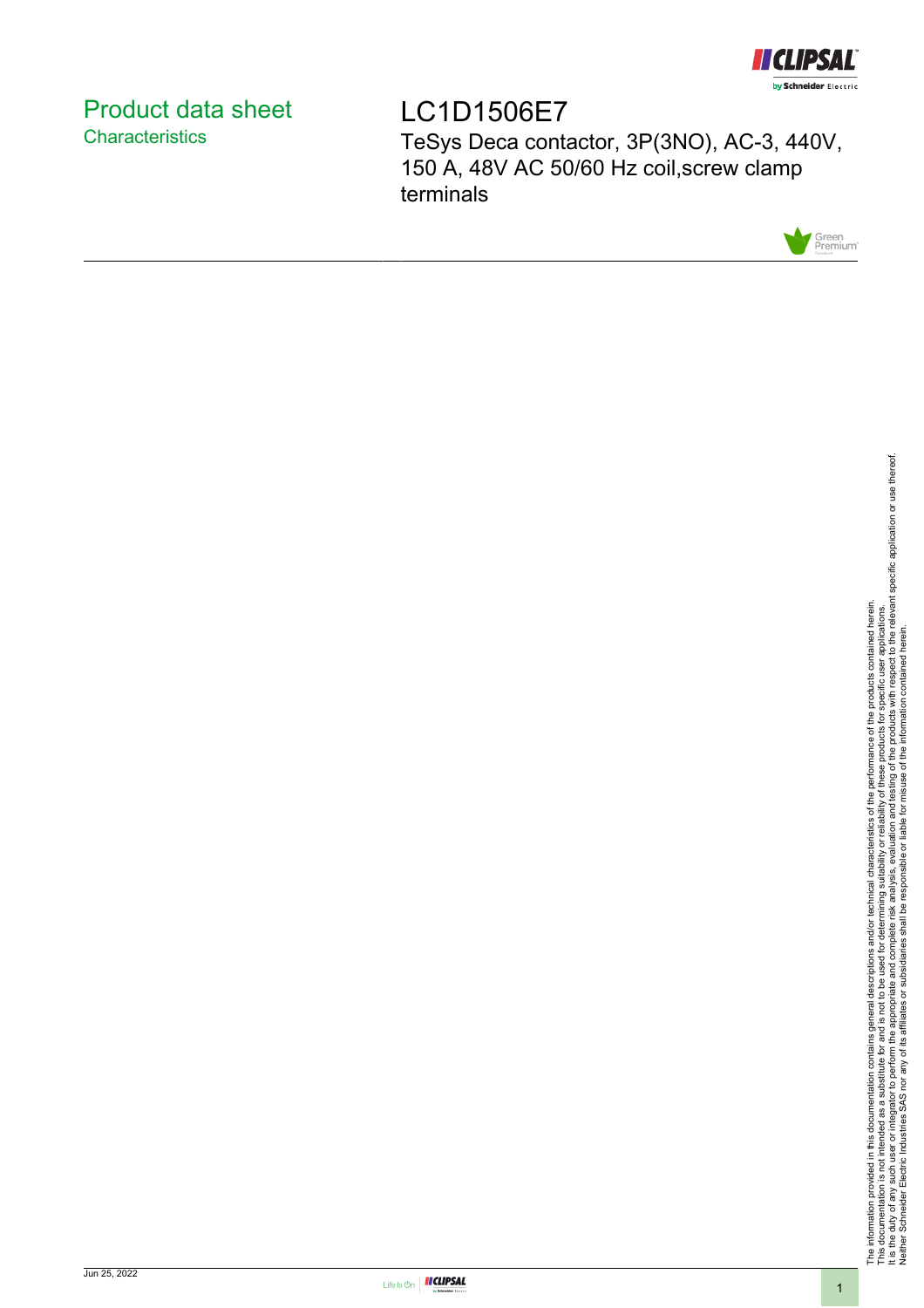

| Main                                           |                                                                                                                                                                                                                                                                                          |
|------------------------------------------------|------------------------------------------------------------------------------------------------------------------------------------------------------------------------------------------------------------------------------------------------------------------------------------------|
| Range                                          | TeSys                                                                                                                                                                                                                                                                                    |
| Product name                                   | TeSys D<br>TeSys Deca                                                                                                                                                                                                                                                                    |
| Product or component<br>type                   | Contactor                                                                                                                                                                                                                                                                                |
| Device short name                              | LC <sub>1</sub> D                                                                                                                                                                                                                                                                        |
| Contactor application                          | Motor control<br>Resistive load                                                                                                                                                                                                                                                          |
| Utilisation category                           | $AC-1$<br>$AC-4$<br>$AC-3$                                                                                                                                                                                                                                                               |
| Poles description                              | 3P                                                                                                                                                                                                                                                                                       |
| Power pole contact<br>composition              | 3 NO                                                                                                                                                                                                                                                                                     |
| [Ue] rated operational<br>voltage              | Power circuit: <= 1000 V AC 25400 Hz<br>Power circuit: <= 300 V DC                                                                                                                                                                                                                       |
| [le] rated operational<br>current              | 200 A (at <60 $^{\circ}$ C) at <= 440 V AC AC-1 for power<br>circuit<br>150 A (at $\leq 60$ °C) at $\leq$ 440 V AC AC-3 for power<br>circuit                                                                                                                                             |
| Motor power kW                                 | 40 KW at 220230 V AC 50/60 Hz (AC-3)<br>75 KW at 380400 V AC 50/60 Hz (AC-3)<br>80 KW at 415440 V AC 50/60 Hz (AC-3)<br>90 KW at 500 V AC 50/60 Hz (AC-3)<br>100 KW at 660690 V AC 50/60 Hz (AC-3)<br>75 KW at 1000 V AC 50/60 Hz (AC-3)<br>22 kW at 400 V AC 50/60 Hz (AC-4)            |
| Motor power HP (UL /<br>CSA)                   | 40 Hp at 200/208 V AC 50/60 Hz for 3 phases<br>motors<br>50 Hp at 230/240 V AC 50/60 Hz for 3 phases<br>motors<br>100 Hp at 460/480 V AC 50/60 Hz for 3 phases<br>motors<br>125 hp at 575/600 V AC 50/60 Hz for 3 phases<br>motors                                                       |
| Control circuit type                           | AC at 50/60 Hz                                                                                                                                                                                                                                                                           |
| [Uc] control circuit<br>voltage                | 48 V AC 50/60 Hz                                                                                                                                                                                                                                                                         |
| Auxiliary contact<br>composition               | $1 NQ + 1 NC$                                                                                                                                                                                                                                                                            |
| [Uimp] rated impulse<br>withstand voltage      | 8 kV conforming to IEC 60947                                                                                                                                                                                                                                                             |
| Overvoltage category                           | Ш                                                                                                                                                                                                                                                                                        |
| [Ith] conventional free<br>air thermal current | 200 A (at 60 °C) for power circuit                                                                                                                                                                                                                                                       |
| Irms rated making<br>capacity                  | 140 A AC for signalling circuit conforming to IEC<br>60947-5-1<br>250 A DC for signalling circuit conforming to IEC<br>60947-5-1<br>1660 A at 440 V for power circuit conforming to IEC<br>60947                                                                                         |
| Rated breaking capacity                        | 1400 A at 440 V for power circuit conforming to IEC<br>60947                                                                                                                                                                                                                             |
| [Icw] rated short-time<br>withstand current    | 250 A 40 °C - 10 min for power circuit<br>580 A 40 °C - 1 min for power circuit<br>1200 A 40 °C - 10 s for power circuit<br>1400 A 40 °C - 1 s for power circuit<br>100 A - 1 s for signalling circuit<br>120 A - 500 ms for signalling circuit<br>140 A - 100 ms for signalling circuit |
| Associated fuse rating                         | 10 A gG for signalling circuit conforming to IEC<br>60947-5-1<br>315 A gG at <= 690 V coordination type 1 for power<br>circuit<br>250 A gG at <= 690 V coordination type 2 for power<br>circuit                                                                                          |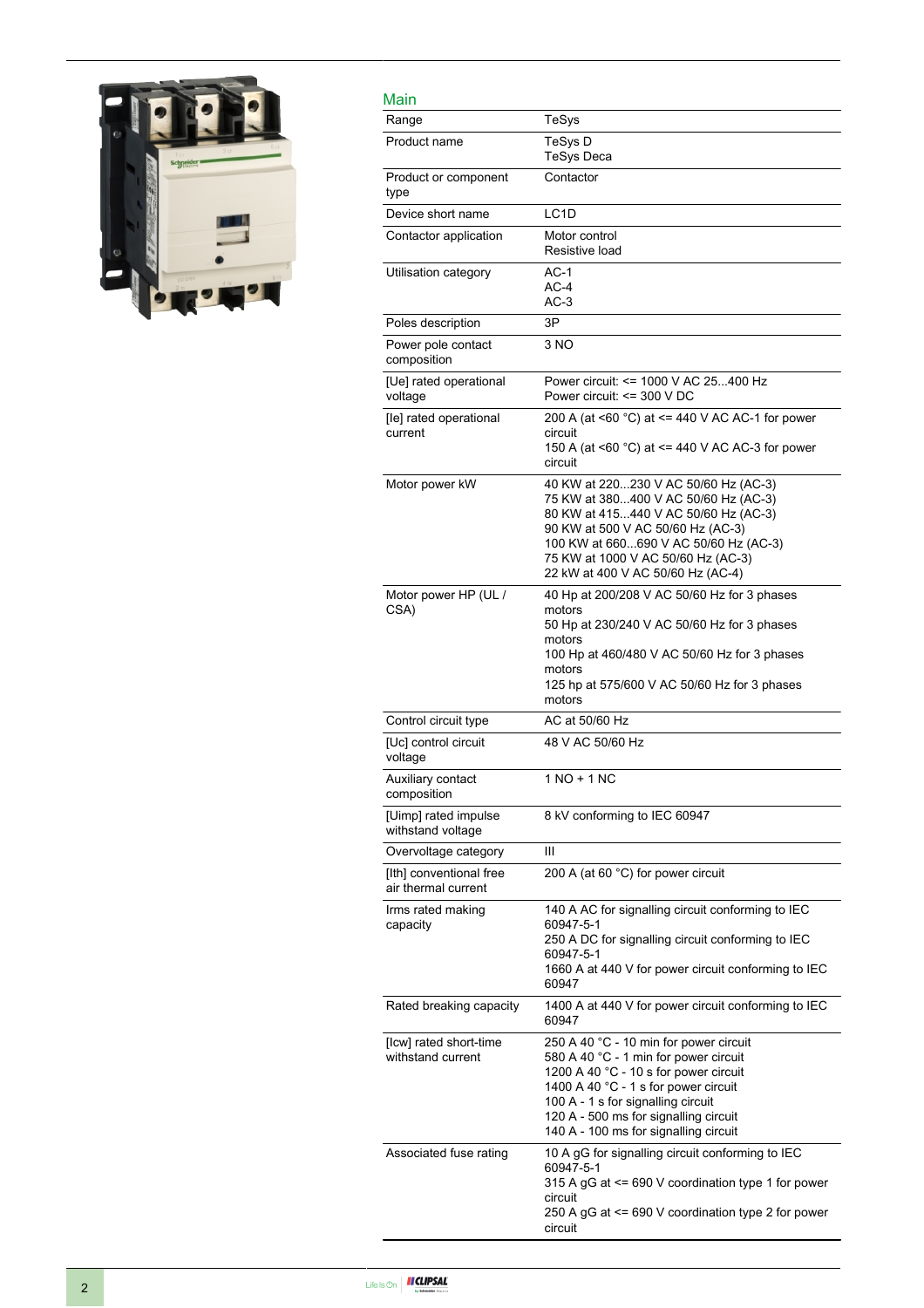| Average impedance                | 0.6 mOhm - Ith 200 A 50 Hz for power circuit                                                                                                                                                                                                                                                                                                                                                                                               |
|----------------------------------|--------------------------------------------------------------------------------------------------------------------------------------------------------------------------------------------------------------------------------------------------------------------------------------------------------------------------------------------------------------------------------------------------------------------------------------------|
| [Ui] rated insulation<br>voltage | Power circuit: 600 V CSA certified<br>Power circuit: 600 V UL certified<br>Power circuit: 1000 V conforming to IEC 60947-4-1<br>Signalling circuit: 690 V conforming to IEC 60947-1<br>Signalling circuit: 600 V CSA certified<br>Signalling circuit: 600 V UL certified                                                                                                                                                                   |
| <b>Electrical durability</b>     | 0.85 Mcycles 150 A AC-3 at Ue <= 440 V<br>1 Mcycles 200 A AC-1 at Ue <= 440 V                                                                                                                                                                                                                                                                                                                                                              |
| Power dissipation per<br>pole    | 24 W AC-1<br>13.5 W AC-3                                                                                                                                                                                                                                                                                                                                                                                                                   |
| Front cover                      | With                                                                                                                                                                                                                                                                                                                                                                                                                                       |
| Mounting support                 | Rail<br>Plate                                                                                                                                                                                                                                                                                                                                                                                                                              |
| Standards                        | CSA C22.2 No 14<br>EN 60947-4-1<br>EN 60947-5-1<br>IEC 60947-4-1<br>IEC 60947-5-1<br><b>UL 508</b>                                                                                                                                                                                                                                                                                                                                         |
| <b>Product certifications</b>    | CCC<br><b>DNV</b><br>GL<br><b>RINA</b><br>LROS (Lloyds register of shipping)<br><b>CSA</b><br>UL<br>GOST<br>BV<br><b>UKCA</b>                                                                                                                                                                                                                                                                                                              |
| Connections - terminals          | Control circuit: lugs-ring terminals (external<br>diameter: 8 mm)<br>Power circuit: lugs-ring terminals (external diameter:<br>25 mm)<br>Power circuit: bars 1 cable(s) - busbar cross section:<br>$5 \times 25$ mm                                                                                                                                                                                                                        |
| <b>Tightening torque</b>         | Control circuit: 1.2 N.m - on lugs-ring terminals - with<br>screwdriver flat Ø 6 mm M3.5<br>Control circuit: 1.2 N.m - on lugs-ring terminals - with<br>screwdriver Philips No 2 M3.5<br>Power circuit: 12 N.m - on lugs-ring terminals<br>hexagonal screw head 13 mm M8<br>Power circuit: 12 N.m - on bars hexagonal screw<br>head 13 mm M8<br>Control circuit: 1.2 N.m - on lugs-ring terminals - with<br>screwdriver pozidriv No 2 M3.5 |
| Operating time                   | 2035 ms closing<br>4075 ms opening                                                                                                                                                                                                                                                                                                                                                                                                         |
| Safety reliability level         | B10d = 1369863 cycles contactor with nominal load<br>conforming to EN/ISO 13849-1<br>B10d = 20000000 cycles contactor with mechanical<br>load conforming to EN/ISO 13849-1                                                                                                                                                                                                                                                                 |
| Mechanical durability            | 8 Mcycles                                                                                                                                                                                                                                                                                                                                                                                                                                  |
| Maximum operating rate           | 1200 cyc/h 60 °C                                                                                                                                                                                                                                                                                                                                                                                                                           |

# **Complementary**

| Coil technology                 | Built-in bidirectional peak limiting diode suppressor                                                                                      |
|---------------------------------|--------------------------------------------------------------------------------------------------------------------------------------------|
| Control circuit voltage limits  | 0.30.5 Uc (-4070 °C) drop-out AC 50/60 Hz<br>0.81.15 Uc (-4055 °C): operational AC 50/60 Hz<br>11.15 Uc (5570 °C): operational AC 50/60 Hz |
| Inrush power in VA              | 280350 VA 60 Hz cos phi 0.9 (at 20 °C)<br>280350 VA 50 Hz cos phi 0.9 (at 20 °C)                                                           |
| Hold-in power consumption in VA | 218 VA 60 Hz cos phi 0.9 (at 20 °C)<br>218 VA 50 Hz cos phi 0.9 (at 20 °C)                                                                 |
| Heat dissipation                | 34.5 W at 50/60 Hz                                                                                                                         |
| Auxiliary contacts type         | Type mechanically linked 1 NO + 1 NC conforming to IEC 60947-5-1<br>Type mirror contact 1 NC conforming to IEC 60947-4-1                   |
| Signalling circuit frequency    | 25400 Hz                                                                                                                                   |
| Minimum switching current       | 5 mA for signalling circuit                                                                                                                |